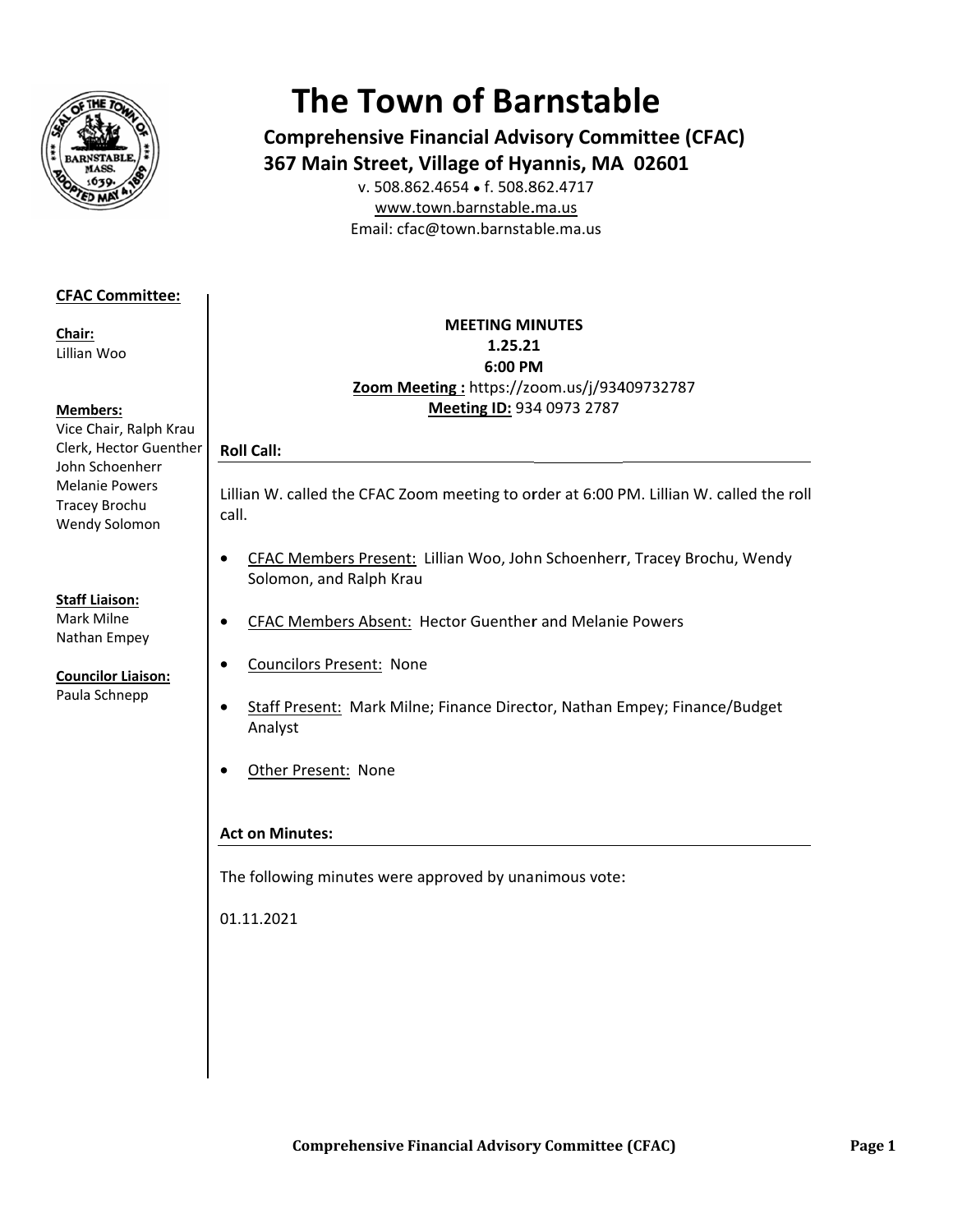#### **Public Comments:**

None

#### **Correspondence:**

None

#### **Staff Report:**

None

#### **Old Business:**

Lillian W. noted at the last meeting we were talking about the fairness and equitability of the sewer assessment. Lillian W. noted the committee can provide their individual opinions on the sewer assessments. Ralph K. asked why do we need the sewer assessment to begin with? Ralph K. noted it is a matter of do we pay the cost through an assessment or do we take it out of the General Fund or a combination? Ralph K. noted when you look at the magnitude of the cost to the individual homeowner, you start looking at \$13,000 or \$17,000 it becomes a real discouragement for people to vote on it. Wendy S. asked can we have people vote on the actual sewer project without an assessment in there, but a realization at some point in time there will be a sewer assessment? Lillian W. responded it is a decision that Town Council will make if there is an assessment, how much, and when it will be imposed. John S. responded it is inevitable we will have to do assessments given the magnitude of the CWMP. Mark M. noted this CWMP is looking to increase the number of public sewer users by 11,800 approximately, it does not include sewering the whole town, which would be substantially more. Mark M. noted to replace a Title 5 system that the current average cost would be \$13,000, and the life span of a traditional Title 5 system is probably twenty years. Mark M. noted a typical homeowner living on the property for forty or fifty years is probably going to replace that Title 5 system twice compared to a one-time assessment. Mark M. noted there are benefits to hooking up to a public sewer system, and that some towns charge onehundred percentage assessments, they put the cost on the homeowners, but affordability becomes and issue. Mark M. noted he thinks if we were to charge one-hundred it would unaffordable for many of our residents, so affordability and equity are our two issues that we must consider when determining the level of an assessment. Lillian W. responded the two factors Town Council will have to consider when determining the amount of the assessment is the relative impact on the homeowner and the relative impact on the General Fund. Lillian W. noted if we use the \$13,000 average cost for replacing a Title 5 system times the 11,000 properties being sewered is \$143 million roughly. Mark M. noted in the presentation given to Town Council there's a \$600 million funding gap to finance the CWMP when you offset some of the cost with available resources, so we need to make that up with sewer assessments and a General Fund contribution. Lillian W. noted Town Council will have to determine how much impact on the property owner they are willing to impose. Tracey B. noted the sewer assessment should be done, but it shouldn't be the average cost of a Title 5 because we're not factoring in the benefit of being hooked up to sewer system. Tracey B. noted it should be increased somewhere from \$15,000 to \$16,000 in order to close the funding gap more. Mark M. noted the drafted sewer assessment we prepared gets adjusted for the inflationary cost because our construction cost are going to go up. Tracey B. noted the faster this gets going the better it is for us as the environmental agency is going to kick-in. Lillian W. noted the 208-plan has been submitted to the State and Environmental Protection Agency (EPA), and that Public Works provides updates regularly through workshops. Lillian W. noted based on the workshops and in response to public comments, Town Council should take into account all of the suggestions and questions we impose rather than coming down on an assessment value, and let Town Council figure it out. Wendy S. noted she is a little nervous undervaluing the assessment, and that Mark M. recommendation of \$17,000 is a reasonable number that needs to be adjusted over time. Tracey B. asked in two years' time, if I was going to have to hook up would I be able to pay now instead of paying the higher inflationary rate? Mark M. responded we can't charge for something that does not exist. Lillian W. noted she was not sure the committee had all the information necessary to take a position on an assessment value. Mark M. asked if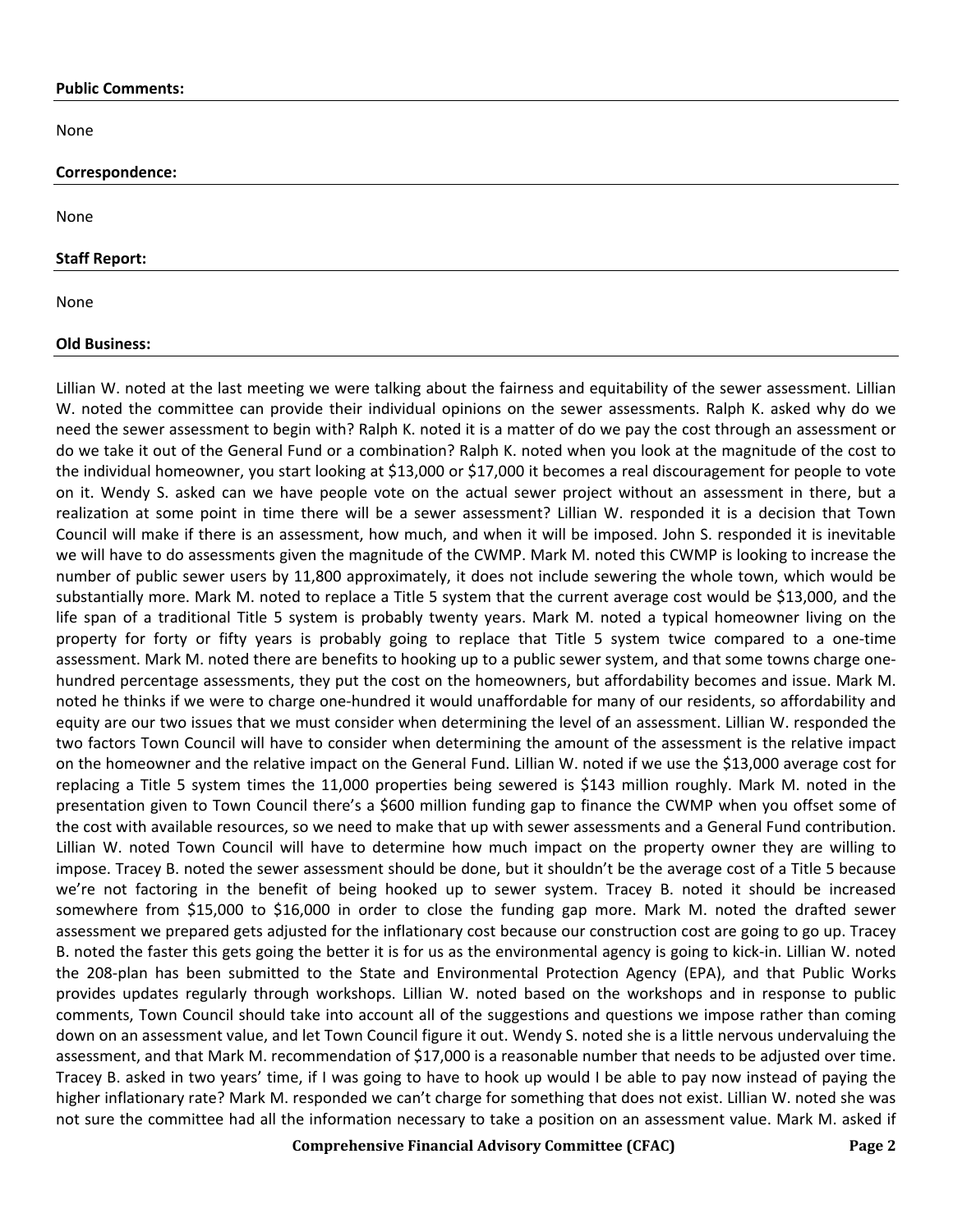the committee feels it is not their place to take a position on the propose \$17,000 value, and if the committee needs more information, does the committee have a sense of what the additional information is needed to formulate an opinion on an assessment that is affordable and equitable? Ralph K. asked what was the rationale to come up with the \$17,000? Mark M. responded the Barnstable County Wastewater Task Force did an analysis, which noted the average cost to replace a Title 5 was \$13,000 and existing compliance system is about \$22,000, so the \$17,000 is about halfway between those two costs. Mark M. noted through a life cycle it is going to cost you a lot more replacing a Title 5 two or three times over the course of living in your home than a sewer assessment over the same period. Mark M. noted those are the two reasons an assessment should be more than an average cost of a Title 5 system, but because of the connection cost it could cost more than \$25,000, so from an affordability standpoint I didn't want to go much higher than \$17,000 because of the connection cost. Mark M. noted also in order to get support from the rest of the community to get General Fund contribution, those tied into the sewer system are going to pay more because they are receiving the benefit, and more likely increase the value and marketability for the home. Mark M. also noted what is an appropriate percentage of a family income dedicated to housing cost as mortgage providers are going to look at the total cost, probably don't want to push the assessment that will make it very difficult to afford property. Lillian W. agreed we need to figure out what the impact would be on the property owners. Lillian W. asked what does the committee want to decide? Ralph K. asked what additional information do we need to make a decision on an assessment amount? Lillian W. responded we need to decide if we want to do an amount as it would only be a recommendation as Town Council would make the final decision. Wendy S. asked how is this amount in line with other towns? Mark M. doesn't know, but would be good to research this information on sewer assessments because Town Council makes the decision, and maybe it is this committee's recommendation to get this information. Ralph K. noted it is a whole different dynamic if you compare towns off Cape. Mark M. responded yes, as well as a community's density. John S. noted this program would have a financial hardship on some homeowners, and what sort of provisions or thoughts on this overall program helps those people through this process? Lillian W. noted isn't there a thirty-year amortization that will help homeowners. Mark M. noted we could offer a program to portion the cost over thirty-years at a low interest rate. Mark M. noted if the town did not offer this support; the homeowners would have to go to banks and probably would not get a thirty-year amortization loan. John S. asked do we have any data on those homeowners that have Title 5 systems and how long they have been installed? Mark M. noted the health department has records of every system in town, but not sure there is an active database that measures the life of a Title 5 system. John S. responded that would be interesting to see what homes do have Title 5 systems and what the ages are. Wendy S. suggested Mark M. do a markup on what the annual amount on what property owners would have to pay. Mark M. responded he could provide a sewer assessment calculator and see what the quarterly tax bill would be. Mark M. noted part of our communication plan would be conducted through four public information sessions with open meetings for public comment on the drafted sewer assessment. Mark M. noted we're also working on short information videos to be included in a multifaceted communications plan. Lillian W. asked what is the position of the committee? Tracey B. suggested we recommend the assessment and that \$17,000 seems reasonable. Lillian W. responded she is not sure we have enough information about inflation, cost of finance, comparison costs of other towns, and just economic factors to be able to pinpoint \$17,000.

Committee voted in favor of a \$17,000 sewer assessment. 4 in favor, 1 abstained and 2 absent.

# **New Business:**

Mark M. noted we received the scoring back from the Capital Improvements Task Force, which has been sorted by average rank of the first and second round scorings. Many of the top scoring projects have to do with the CWMP and public roads maintenance program. Mark M. noted by no means is it the subcommittees responsibility to suggest a list of projects that should be funded, the Town Manager will make those recommendations for Town Council consideration. Mark M. noted it's the subcommittee's insight into the process that we use as well as potentially identify other potential funding sources and strategies to try and address our capital needs. Mark M. noted for potential funding we could make anywhere from a \$14 to \$16 million in capital submissions with existing resources. Mark M. noted this amount breaks down between \$4 million in cash and \$10 to \$12 million in new borrowing authorizations. Mark M.